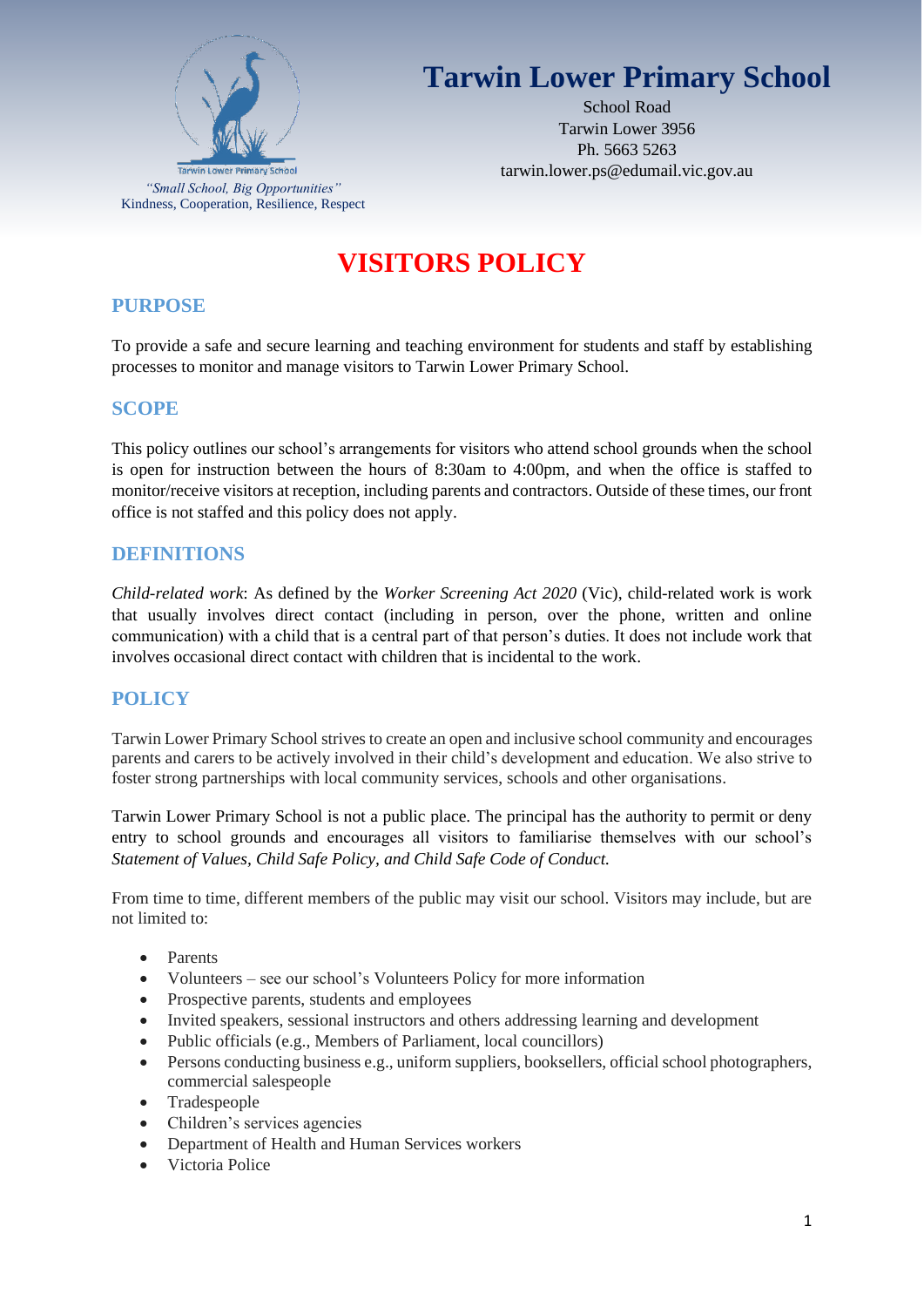- Persons authorised to enter school premises (e.g., Worksafe inspectors, health officers etc)
- Other Department of Education and Training staff (including allied health staff) or contractors
- NDIS therapists or other allied health or health practitioners

#### **Sign in procedure**

All visitors to Tarwin Lower Primary School are required to report to the school office on arrival (see exceptions below in relation to parents/carers). Visitors must;

- Record their name, signature, date and time of visit and purpose of visit in the Compass Kiosk computer system.
- Provide proof of identification to office staff upon request
- Produce evidence of their valid Working with Children Clearance where required by this policy (see below)
- Wear a visitor's lanyard if going into other school buildings
- Follow instruction from school staff and abide by all relevant school policies relating to appropriate conduct on school grounds including Child Safety Code of Conduct, Respect for School Staff, Statement of Values, as well as Department policies such as the [Sexual](https://www2.education.vic.gov.au/pal/sexual-harassment/overview)  [Harassment Policy](https://www2.education.vic.gov.au/pal/sexual-harassment/overview) and [Workplace Bullying Policy](https://www2.education.vic.gov.au/pal/workplace-bullying/policy)
- Return to the office upon departure, sign out and return visitor's lanyard

Tarwin Lower Primary School will ensure that our school's Child Safety Code of Conduct is available and visible to visitors when they sign in.

#### **COVID-19 vaccination information**

Under the directions issued by the Victorian Chief Health Officer, visitors attending school to work are required to be vaccinated or provide evidence that they are medically excepted. Our school is required to collect, record and hold vaccination information from relevant visitors to ensure they meet these requirements.

Department policy also requires us to ensure parents and carers and other adult visitors are vaccinated or medically excepted before entering school buildings and when attending outdoor gatherings and events.

For further information on this process, refer to our school's COVID-19 Mandatory Vaccination – Information Collection and Storage Procedures.

For Department policy on COVID-19 mandatory vaccinations for visitors, including advice on the type of information that schools are required to collect, record and hold, refer to:

• COVID-19 Vaccinations – [Visitors and Volunteers on School Sites](https://www2.education.vic.gov.au/pal/covid-19-vaccinations-visitors-volunteers/policy)

#### **Working with Children Clearance**

For Working with Children Check (WWCC) and other suitability check requirements relating to parents/carers and other volunteers working with students please see our Volunteers Policy.

All visitors who are engaged in **child-related work** (see definition above) must have a valid WWC Clearance.

In some circumstances, visitors to Tarwin Lower Primary School who are **not** engaged in child-related work will also be required to produce a valid WWC Clearance depending on the particular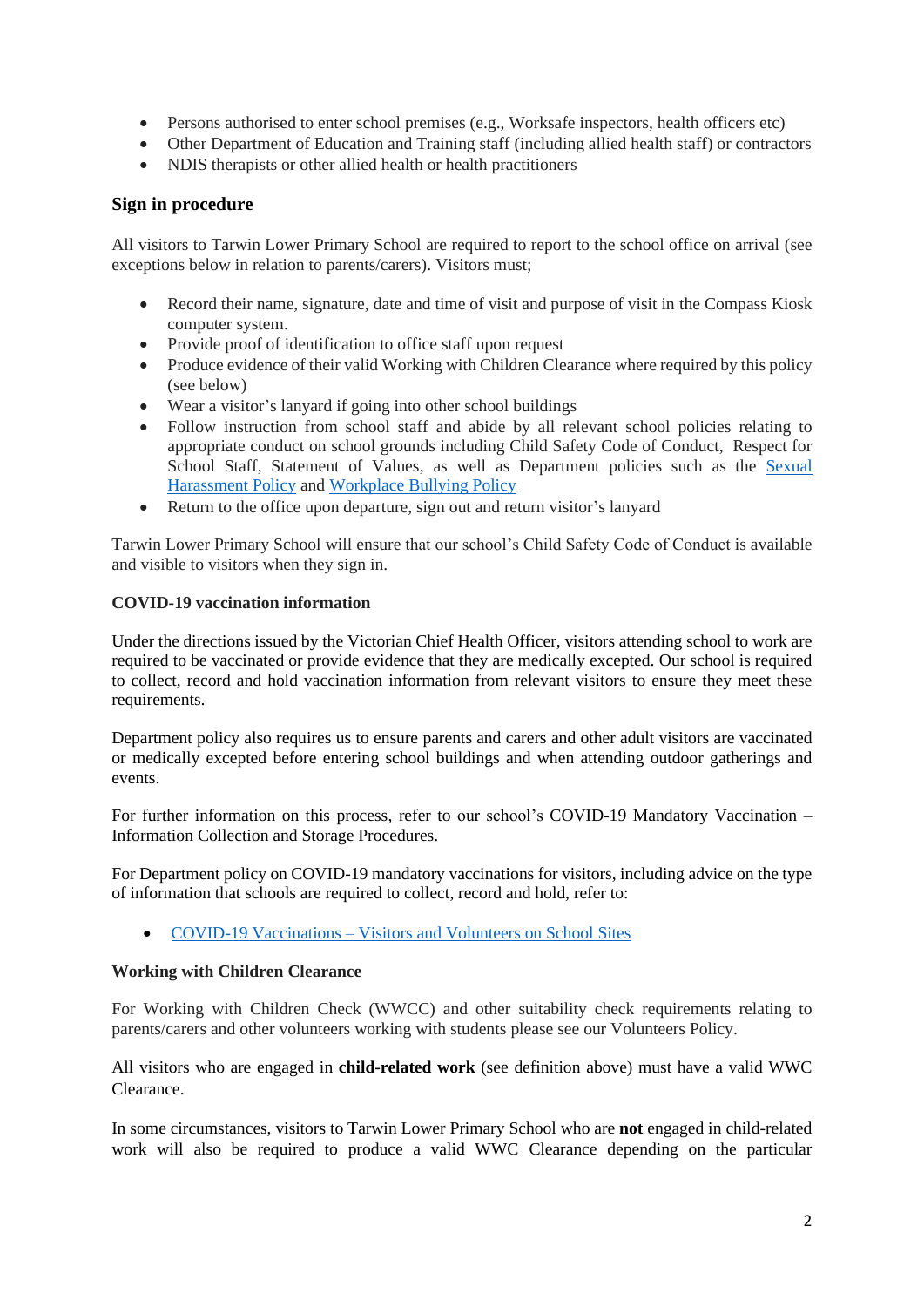circumstances of their visit. For example, Tarwin Lower Primary School will require a valid WWC Clearance for:

- **visitors who will be working regularly with children** during the time they are visiting, even though direct contact with children is not a central part of their normal duties
- **visitors (e.g. contractors)**, who will regularly be performing unsupervised work at the school during school hours or any other time where children are present. Further background checks, including references, may also be requested at the discretion of the principal.

Visitors who will be working in areas away from students (e.g. a visiting auditor who will be located in the front office with administration staff) or who will be supervised and accompanied by a staff member during their visit (e.g. a Member of Parliament, a journalist, a prospective parent on a school tour) will not be required to have a WWC Clearance.

Sworn Victoria Police officers or sworn Australian Federal Police officers are exempt from requiring a WWC Check but may be asked to verify that they are sworn officers by providing proof of identification.

#### **Invited speakers and presenters**

On occasion, Tarwin Lower Primary School may invite external speakers or providers to deliver incursions, presentations, workshops and special programs for our students. Consistent with Department of Education and Training requirements, Tarwin Lower Primary School will:

- ensure that the content of presentations and programs by external providers contributes to the educational development of our students and is consistent with curriculum objectives
- ensure that any proposed visit, programs or content delivered by visitors complies with the requirement that education in Victorian government schools is secular and is consistent with the values of public education, Department policies and the *Education and Training Reform Act 2006* (Vic). In particular, programs delivered by visitors are to be delivered in a manner that supports and promotes the principles and practice of Australian democracy including a commitment to:
	- o elected government
	- o the rule of law
	- o equal rights for all before the law
	- o freedom of religion, speech and association
	- o the values of openness and tolerance
	- o respect the range of views held by students and their families.

## **Parent visitors**

We understand that there may occasionally be a reason why a parent or carer may want to speak to or see their child at school, during school hours.

If there is a particular pressing or unavoidable issue that cannot wait until the end of the school day, we ask that parents or carers call the school office to make the request to speak to or see their child during school hours.

We also ask that parents avoid arranging to visit their children at school wherever possible, as this can cause inappropriate disruptions to the school day.